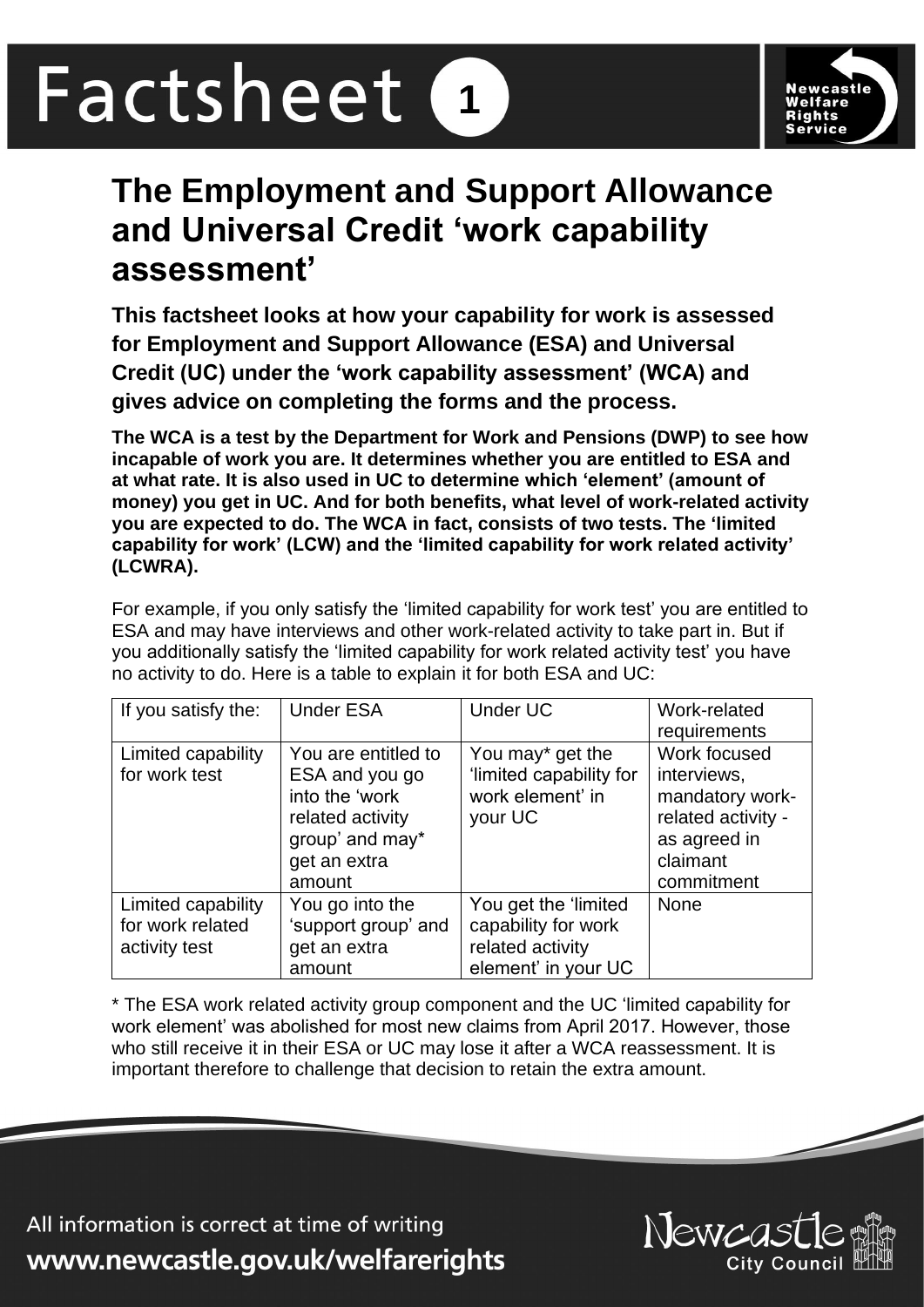**This factsheet is not a description of the full rules for ESA or UC, it is just the medical assessment part. For ESA, this is an essential part of deciding entitlement to ESA and then which group you go into. For UC, it is used to determine which element you may get, and which work related group you go into. See the above table.**

# **The process:**

#### **Employment and Support Allowance (ESA)**

#### **At some point in the first 13 weeks of your ESA claim - or if your ESA is reassessed - you will have your capability for work assessed.**

This is done through a process called the work capability assessment (WCA) which assesses the way your condition affects your ability to perform a range of activities.

Information is sought from your doctor and unless you are treated as satisfying the test (below), you will be sent a form ESA50 to complete. If you do not complete this form the DWP will automatically refuse or stop your ESA unless you show 'good cause' for failing to return it. The form ESA50 asks about the effects that any physical disabilities or any mental health problems and intellectual difficulties have on certain activities. Under each of these activities is a list of problems of varying degrees of severity. These are called 'descriptors'. The questionnaire asks you to select the descriptor in each activity that most closely matches how difficult you find it to perform the activity in question. You can also supply extra information from your GP, consultant or other professional.

You may then be asked to attend a medical examination which looks at what you wrote on the form ESA50 and the verbal evidence you give. Your completed ESA50, the medical assessment report and any other evidence you have provided is considered by a decision maker at the DWP. It may take four to six weeks after the assessment for you to receive the decision.

The WCA needs to determine whether you are sick enough to be entitled to ESA and which 'group' you go into. This involves two tests. The first is the 'limited capability for work' test. Satisfying this entitles you to ESA. The second test determines whether you have 'limited capability for work related activity'. If so, you are placed in the 'support group'. If not, you go into the 'work related group'.

Details of the activities and descriptors in the two tests, the LCW and the LCWRA is given below.

#### **Universal Credit (UC)**

The process is similar to the above ESA process in terms of being assessed for whether you satisfy the 'limited capability for work' test and the 'limited capability for work related activity' test. The form used is the UC50 instead of the form ESA50 but is very similar.

Unlike ESA, it does not determine your entitlement to receive UC but ensures you have the correct work-related activities to do and the correct element included in your UC. If you are incapable of work, you must tell the Jobcentre (via your UC online journal or by phone or when speaking to your work coach) and ask for a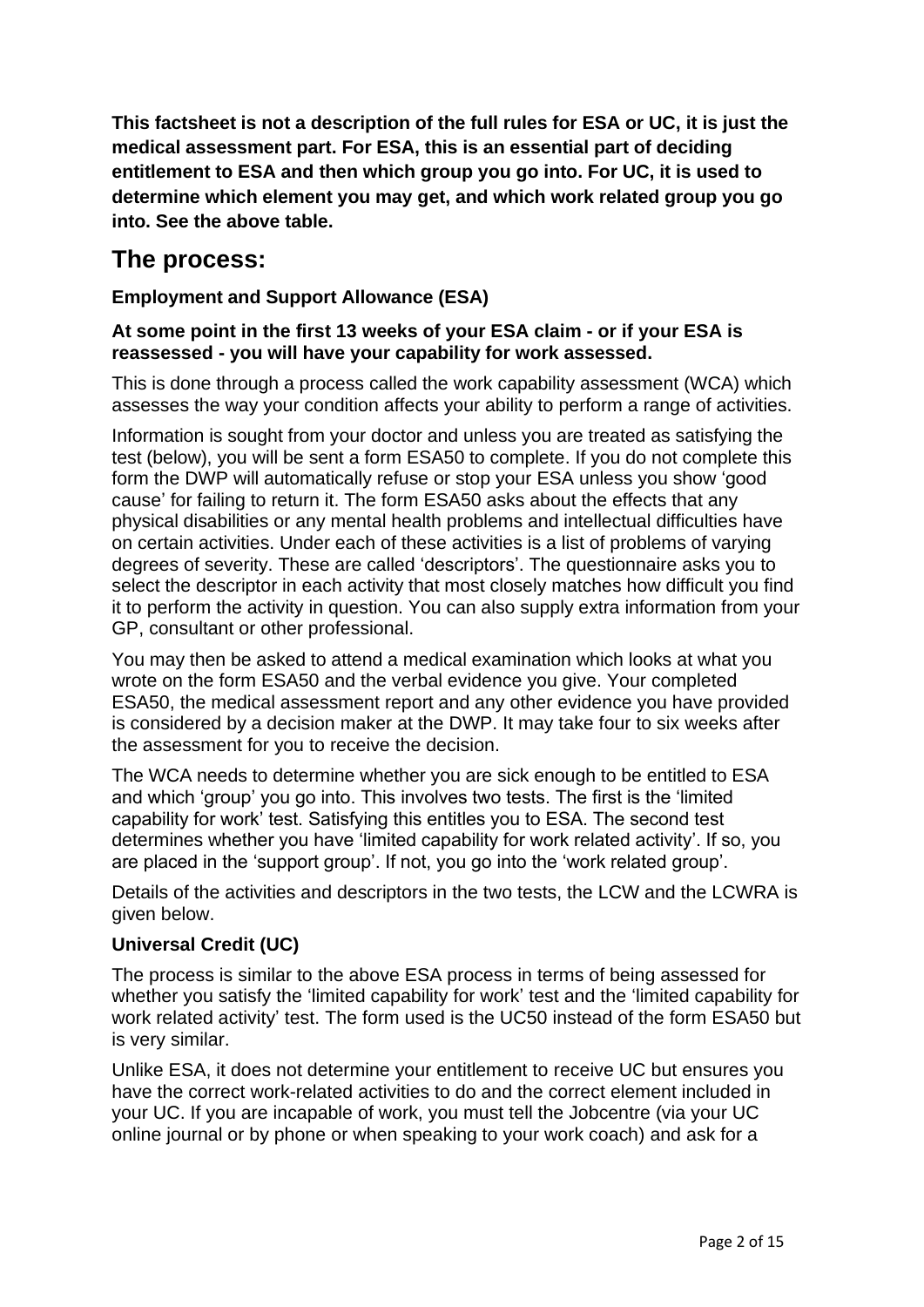UC50. You can do this either when you claim UC or during the UC award.

### **What happens if you satisfy these tests?**

#### **If you satisfy the LCWRA test**

- For ESA, you go into the 'support group' and receive and extra £39.40 (2021/22 rate) a week on top of the basic rate of ESA, called the 'support component'
- For UC, you get the LCWRA element worth an extra £343.63 (2021/22 rate) a month in your Universal Credit
- You are not required to take part in any work-related activity.
- You are exempt from the 'household benefit cap' (a cap in Housing Benefit or Universal Credit for having benefits above a set level).
- Contribution based ESA payment is normally limited to 52 weeks. However, this limit does not apply if you are in the support group.

#### **If you do not satisfy the LCWRA test and only satisfy the LCW test**

For ESA and UC, you are expected to take part in work related activity. The further detail of this is decided in the Claimant Commitment interview at the Jobcentre. You will get support to help you prepare for suitable work. You are not expected to apply for or undertake work or undergo medical treatment. Failure to attend or take in this work-related activity without good cause will result in your ESA or UC being reduced (sanctioned). Good cause could include being ill or having a hospital appointment that it would be unreasonable to rearrange.

You may get an ESA work related activity group component worth an extra £29.70 (2021/22 rate) a week or the UC 'limited capability for work element' worth an extra £128.89 a month (2021/22 rate). However, both were abolished for most new claims from April 2017. Those who still receive it in their ESA or UC may lose it after a negative WCA reassessment. It is important therefore to challenge that decision to retain the extra amount, as may not be regained later in a new claim.

# **Advice on completing the form ESA50 or UC50**

Take into account the following when completing the form:

- Be honest about the extent of your disability/ill health. You should not exaggerate, but neither should you underestimate your problems.
- If your condition is variable this should be explained in your own words, with examples of how variations in your health affect your ability to perform the WCA's activities.
- The test takes into account your abilities when using any aid or appliance you would normally use, e.g. glasses, walking stick, unless the activity specifies otherwise.
- Answer questions in terms of your ability to do them in the course of a normal day. For example, if you can only bend down once and not repeatedly this does not mean you can do the activity (this will not apply where the activity specifies the frequency of the activity in question).
- If performing an activity is a risk to your health, enough to put a reasonable person off doing it, it may be that you cannot reasonably be expected to perform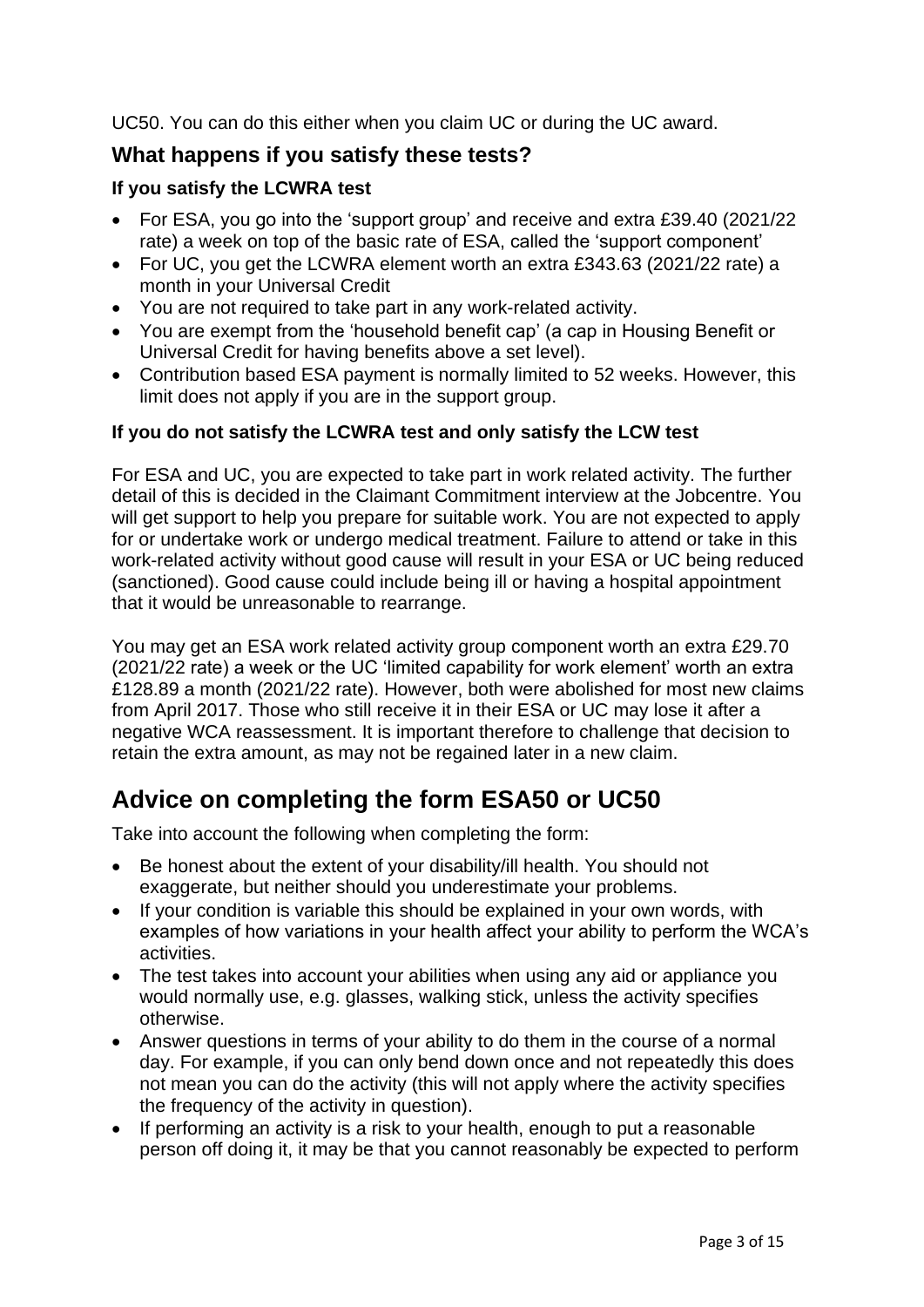that activity. Make this clear.

- If a doctor has told you to avoid certain activities, make this clear.
- If a particular task gives you pain or discomfort this should be recorded on the ESA50/UC50 in detail.
- Give any extra relevant information in the additional space provided.

See also the guide on 'how to complete an ESA50 and UC50 form' on [www.newcastle.gov.uk/benefitinformation](http://www.newcastle.gov.uk/benefitinformation)

## **Returning the ESA50 or UC50**

Return the form within **four weeks** of receiving it. If you know that you will be returning the form late, there is a section on the form that allows for an explanation of this. If you don't return it within four weeks your ESA or UC may be stopped unless you show good cause for not returning the form.

After you have returned the form you will usually be asked to attend a medical with a health care professional who will give their opinion on how many points you should score. You must attend this medical unless you can show good cause for failing to do so.

# **Decision**

After the WCA you will get a decision saying whether you satisfy the limited capability for work test (LCW) and the limited capability for work related activity (LCWRA). It can mean, for example, you are not entitled to ESA or you do not go into the support group or get the LCWRA element. If you disagree with these decisions, you have **one month** from the date on the decision letter in which make a challenge. This deadline can only be extended in special circumstances. See our factsheet 3 on "What to do if you disagree with a decision to stop your ESA."

## **The limited capability for work (LCW) test**

This test determines whether you have 'limited capability for work' under ESA and UC.

## **The Activities, descriptors and their points**

To be assessed as having limited capability for work you need to score 15 or more from a total of the two tables below. Add together the highest score from each activity 1 to 17.

Even if you do not score enough points, you can be **treated as** having done so (i.e. have 'limited capability for work'). The reasons are listed below this table.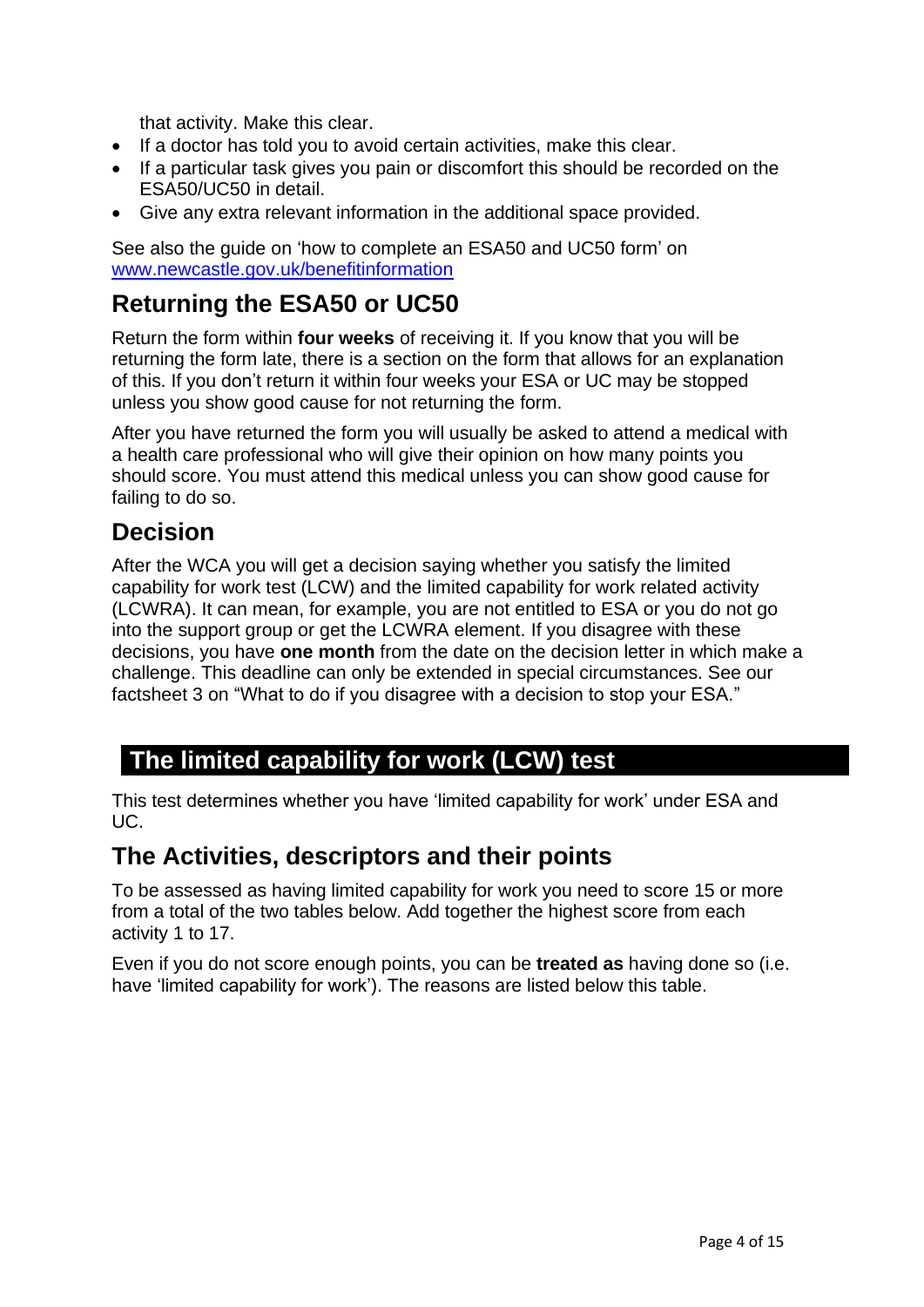# **Physical activity descriptors: Physical activity descriptors: Points**

**1: Mobilising unaided by another person with or without a walking stick, manual wheelchair or other aid if such aid is normally or could reasonably be worn or used**

| (a) | Cannot, unaided by another person, either:<br>mobilise more than 50 metres on level ground without<br>(i)<br>stopping in order to avoid significant discomfort or exhaustion; or<br>repeatedly mobilise 50 metres within a reasonable<br>(ii)<br>timescale because of significant discomfort or exhaustion.   | 15 points |
|-----|---------------------------------------------------------------------------------------------------------------------------------------------------------------------------------------------------------------------------------------------------------------------------------------------------------------|-----------|
| (b) | Cannot, unaided by another person, mount or descend two steps<br>even with the support of a handrail.                                                                                                                                                                                                         | 9 points  |
| (c) | Cannot, unaided by another person, either:<br>mobilise more than 100 metres on level ground without<br>(i)<br>stopping in order to avoid significant discomfort or exhaustion; or<br>repeatedly mobilise 100 metres within a reasonable<br>(ii)<br>timescale because of significant discomfort or exhaustion. | 9 points  |
| (d) | Cannot, unaided by another person, either:<br>mobilise more than 200 metres on level ground without<br>(i)<br>stopping in order to avoid significant discomfort or exhaustion; or<br>repeatedly mobilise 200 metres within a reasonable<br>(ii)<br>timescale because of significant discomfort or exhaustion. | 6 points  |
| (e) | None of the above apply.                                                                                                                                                                                                                                                                                      | 0 points  |

#### **2: Standing and sitting**

| (a) | Cannot move between one seated position and another seated<br>position located next to one another without receiving physical<br>assistance from another person.                                                                                                                                                                                                      | 15 points |
|-----|-----------------------------------------------------------------------------------------------------------------------------------------------------------------------------------------------------------------------------------------------------------------------------------------------------------------------------------------------------------------------|-----------|
| (b) | Cannot, for the majority of the time, remain at a work station:<br>standing unassisted by another person (even if free to<br>(i)<br>move around);<br>sitting (even in an adjustable chair); or<br>(ii)<br>a combination of (i) and (ii), for more than 30 minutes,<br>(iii)<br>before needing to move away in order to avoid significant<br>discomfort or exhaustion. | 9 points  |
| (c) | Cannot, for the majority of the time, remain at a work station:<br>standing unassisted by another person (even if free to<br>(i)<br>move around);<br>sitting (even in an adjustable chair); or<br>(ii)<br>a combination of (i) and (ii), for more than an hour, before<br>(iii)<br>needing to move away in order to avoid significant discomfort or<br>exhaustion.    | 6 points  |
| (d) | None of the above apply.                                                                                                                                                                                                                                                                                                                                              | 0 points  |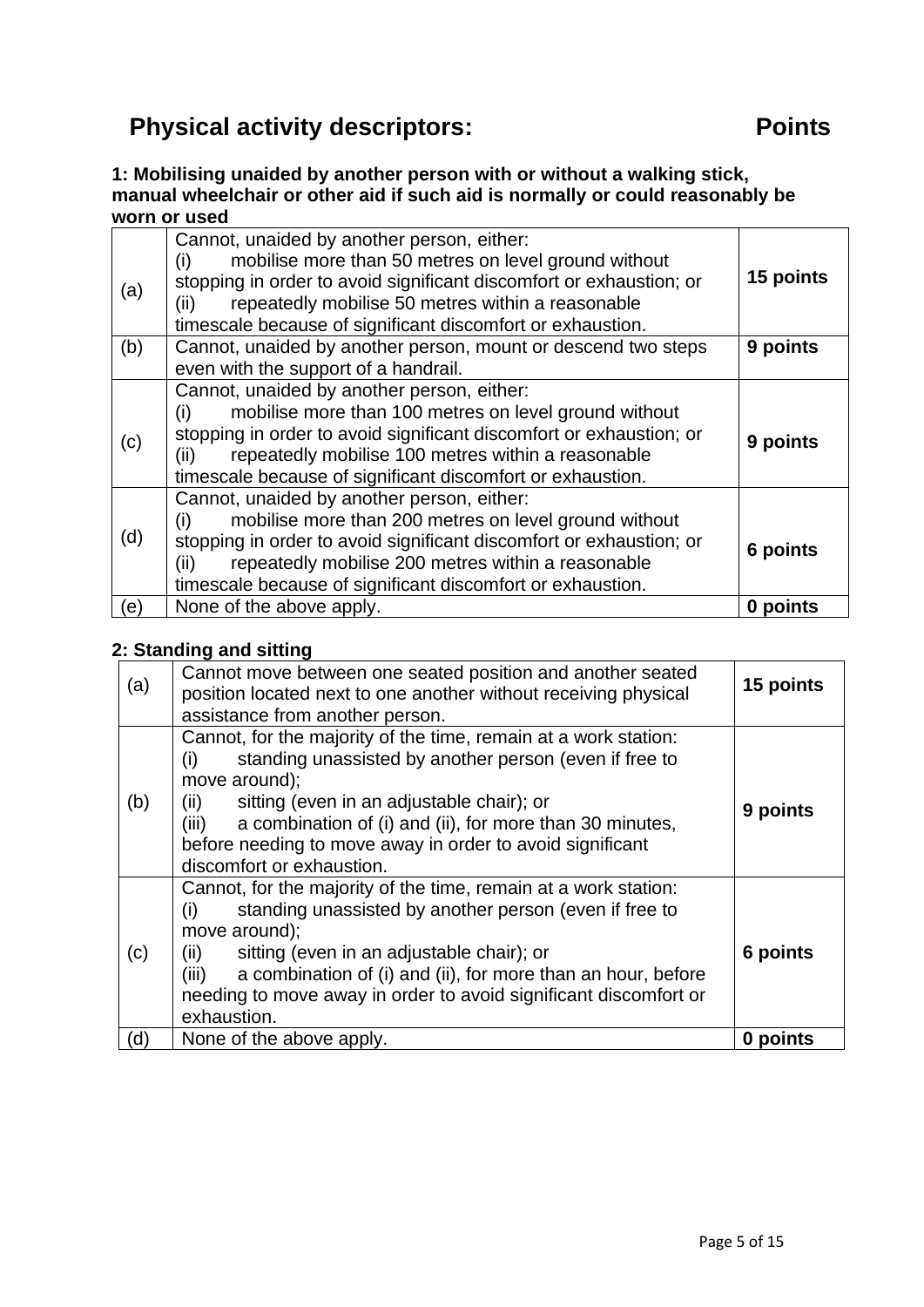#### **3: Reaching**

| (a) | Cannot raise either arm as if to put something in the top pocket<br>of a coat or jacket. | 15 points |
|-----|------------------------------------------------------------------------------------------|-----------|
| (b) | Cannot raise either arm to top of head as if to put on a hat.                            | 9 points  |
| (c) | Cannot raise either arm above head height as if to reach for<br>something.               | 6 points  |
| (d) | None of the above apply.                                                                 | 0 points  |

#### **4: Picking up and moving or transferring by the use of the upper body and arms.**

| (a) | Cannot pick up and move a 0.5 litre carton full of liquid. | 15 points |
|-----|------------------------------------------------------------|-----------|
| (b) | Cannot pick up and move a one litre carton full of liquid. | 9 points  |
| (c) | Cannot transfer a light but bulky object such as an empty  | 6 points  |
|     | cardboard box.                                             |           |
| (d) | None of the above apply.                                   | 0 points  |

#### **5: Manual dexterity.**

| (a) | Cannot press a button (such as a telephone keypad) with either<br>hand or cannot turn the pages of a book with either hand. | 15 points |
|-----|-----------------------------------------------------------------------------------------------------------------------------|-----------|
| (b) | Cannot pick up a £1 coin or equivalent with either hand.                                                                    | 15 points |
| (c) | Cannot use a pen or pencil to make a meaningful mark with<br>either hand                                                    | 9 points  |
| (d) | Cannot single-handedly use a suitable keyboard or mouse.                                                                    | 9 points  |
| (e) | None of the above apply.                                                                                                    | 0 points  |

#### **6: Making self understood through speaking, writing, typing, or other means which are normally or could reasonably be used, unaided by another person.**

| (a) | Cannot convey a simple message, such as the presence of a              | 15 points |
|-----|------------------------------------------------------------------------|-----------|
|     | hazard.                                                                |           |
| (b) | Has significant difficulty conveying a simple message to<br>strangers. | 15 points |
| (c) | Has some difficulty conveying a simple message to strangers.           | 6 points  |
| (d) | None of the above apply.                                               | 0 points  |

#### **7: Understanding communication by:**

- **(i) verbal means (such as hearing or lip reading) alone;**
- **(ii) nonverbal means (such as reading 16-point print or Braille) alone; or**
- **(iii) a combination of (i) and (ii), using any aid that is normally, or could reasonably be used, unaided by another person.**

| (a) | Cannot understand a simple message, such as the location of a    | 15 points |
|-----|------------------------------------------------------------------|-----------|
|     | fire escape, due to sensory impairment.                          |           |
| (b) | Has significant difficulty understanding a simple message from a | 15 points |
|     | stranger due to sensory impairment.                              |           |
| (c) | Has some difficulty understanding a simple message from a        | 6 points  |
|     | stranger due to sensory impairment.                              |           |
| (d) | None of the above apply.                                         | 0 points  |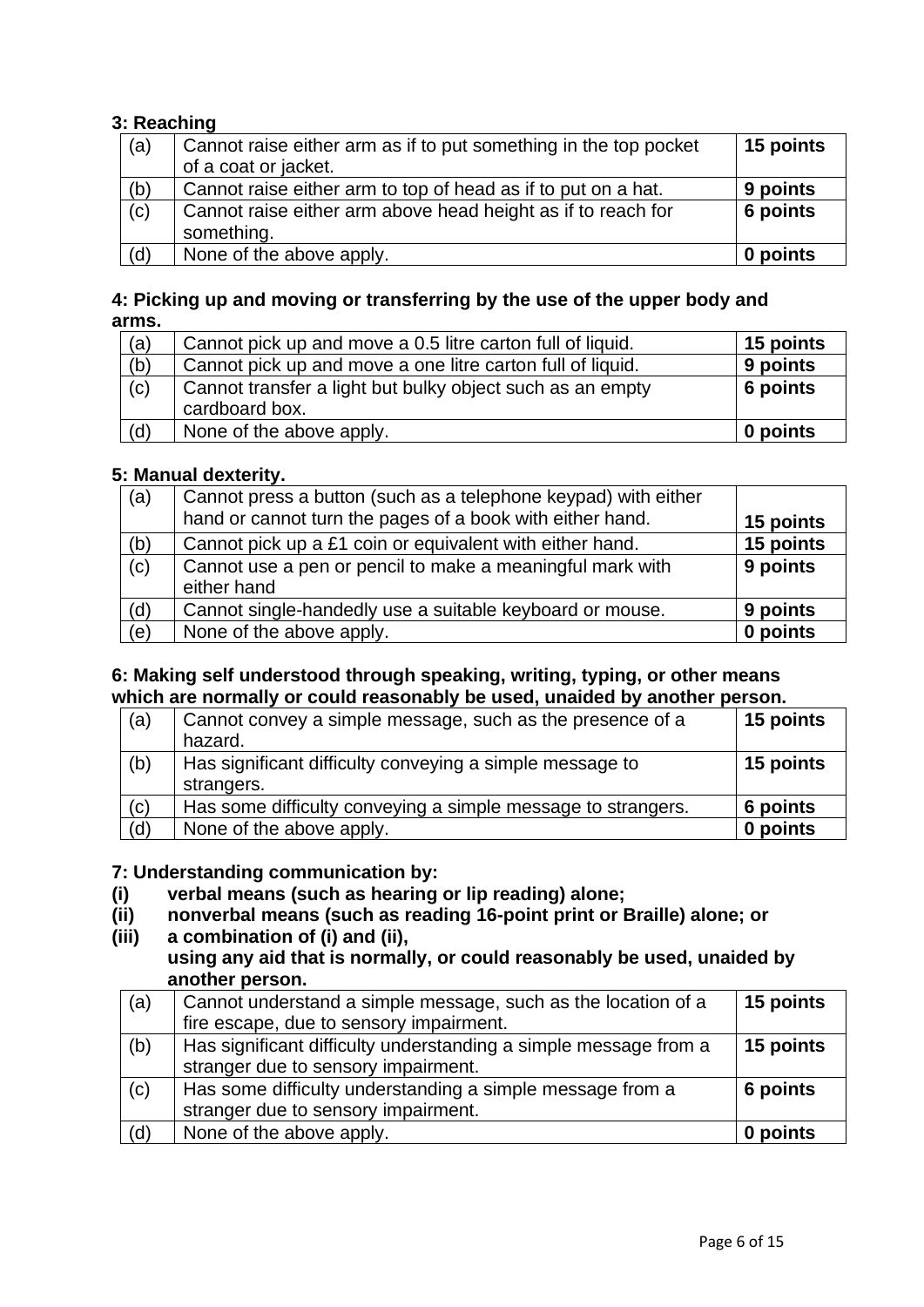**8: Navigation and maintaining safety using a guide dog or other aid if either or both are normally used or could reasonably be used.**

| (a) | Unable to navigate around familiar surroundings, without being<br>accompanied by another person, due to sensory impairment.                                  | 15 points |
|-----|--------------------------------------------------------------------------------------------------------------------------------------------------------------|-----------|
| (b) | Cannot safely complete a potentially hazardous task such as<br>crossing the road, without being accompanied by another<br>person, due to sensory impairment. | 15 points |
| (c) | Unable to navigate around unfamiliar surroundings, without being<br>accompanied by another person, due to sensory impairment.                                | 9 points  |
| (d) | None of the above apply.                                                                                                                                     | 0 points  |

#### **9: Absence or loss of control whilst conscious leading to extensive evacuation of the bowel and/or bladder, other than enuresis (bed-wetting), despite the wearing or use of any aids or adaptations which are normally, or could reasonably be, worn or used.**

| (a) | At least once a month experiences:<br>loss of control leading to extensive evacuation of the<br>(i)<br>bowel and/or voiding of the bladder; or<br>substantial leakage of the contents of a collecting device,<br>(ii)<br>sufficient to require cleaning and a change in clothing. | 15 points |
|-----|-----------------------------------------------------------------------------------------------------------------------------------------------------------------------------------------------------------------------------------------------------------------------------------|-----------|
| (b) | The majority of the time is at risk of loss of control leading to<br>extensive evacuation of the bowel and/or voiding of the bladder,<br>sufficient to require cleaning and a change in clothing, if not able<br>to reach a toilet quickly.                                       | 6 points  |
| (c) | None of the above apply.                                                                                                                                                                                                                                                          |           |

#### **10: Consciousness during waking moments.**

| (a) | At least once a week, has an involuntary episode of lost or<br>altered consciousness resulting in significantly disrupted<br>awareness or concentration.  | 15 points |
|-----|-----------------------------------------------------------------------------------------------------------------------------------------------------------|-----------|
| (b) | At least once a month, has an involuntary episode of lost or<br>altered consciousness resulting in significantly disrupted<br>awareness or concentration. | 6 points  |
| (c) | None of the above apply.                                                                                                                                  | 0 points  |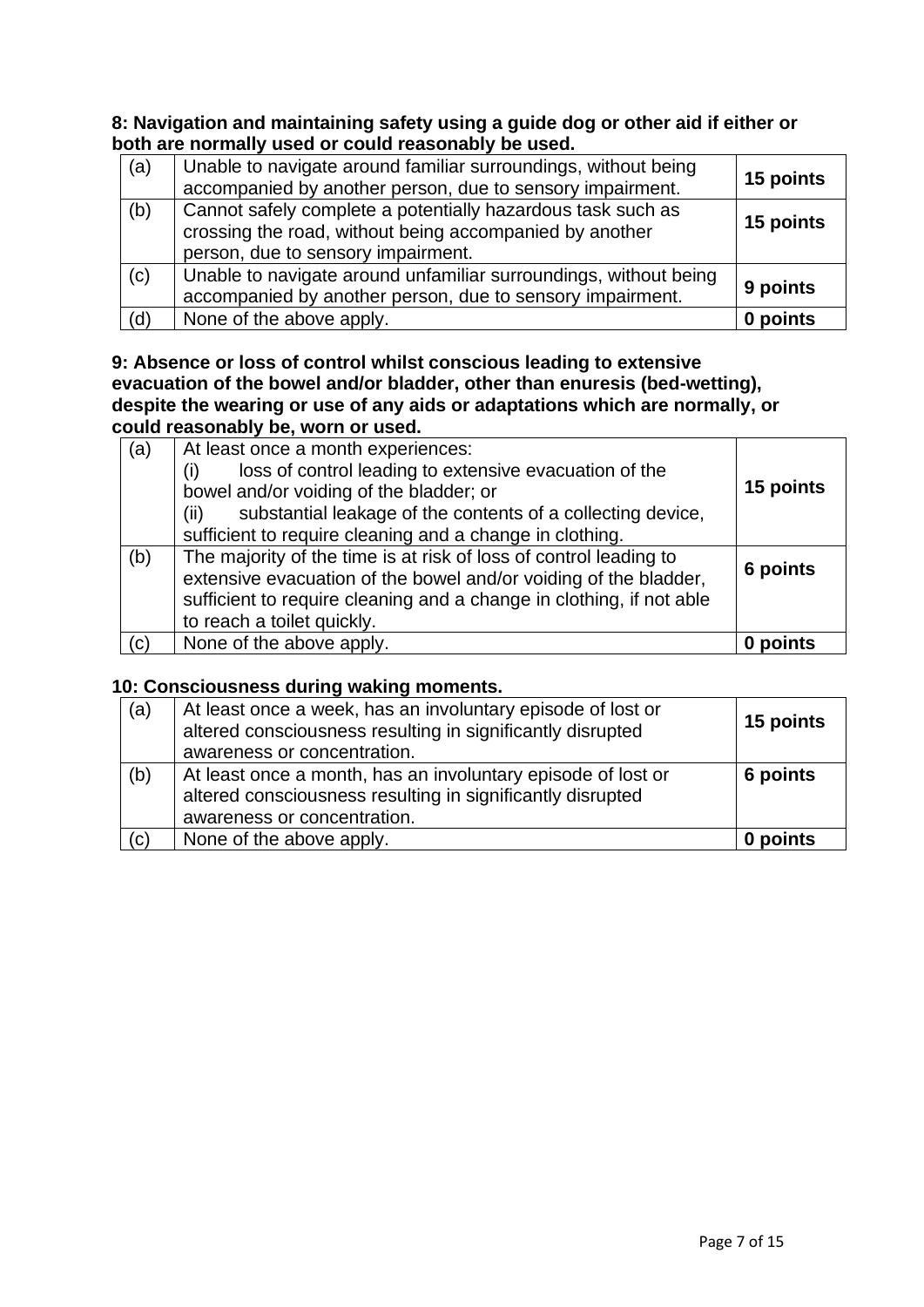# **Mental, cognitive and intellectual function descriptors Points**

#### **11: Learning tasks.**

| (a) | Cannot learn how to complete a simple task, such as setting an | 15 points |
|-----|----------------------------------------------------------------|-----------|
|     | alarm clock.                                                   |           |
| (b) | Cannot learn anything beyond a simple task, such as setting an | 9 points  |
|     | alarm clock.                                                   |           |
| (c) | Cannot learn anything beyond a moderately complex task, such   |           |
|     | as the steps involved in operating a washing machine to clean  | 6 points  |
|     | clothes.                                                       |           |
| (d) | None of the above apply.                                       | 0 points  |

#### **12: Awareness of everyday hazards (such as boiling water or sharp objects).**

| (a) | Reduced awareness of everyday hazards leads to a significant<br>risk of:<br>injury to self or others; or<br>(i)<br>(ii)<br>damage to property or possessions,<br>such that the claimant requires supervision for the majority of the<br>time to maintain safety. | 15 points |
|-----|------------------------------------------------------------------------------------------------------------------------------------------------------------------------------------------------------------------------------------------------------------------|-----------|
| (b) | Reduced awareness of everyday hazards leads to a significant<br>risk of:<br>injury to self or others; or<br>(i)<br>damage to property or possessions,<br>(ii)<br>such that the claimant frequently requires supervision to maintain<br>safety.                   | 9 points  |
| (c) | Reduced awareness of everyday hazards leads to a significant<br>risk of:<br>injury to self or others; or<br>(i)<br>damage to property or possessions,<br>(ii)<br>such that the claimant occasionally requires supervision to<br>maintain safety.                 | 6 points  |
| (d) | None of the above apply.                                                                                                                                                                                                                                         | 0 points  |

#### **13: Initiating and completing personal action (which means planning, organisation, problem solving, prioritising or switching tasks).**

| (a) | Cannot, due to impaired mental function, reliably initiate or<br>complete at least two sequential personal actions.                                 | 15 points |
|-----|-----------------------------------------------------------------------------------------------------------------------------------------------------|-----------|
| (b) | Cannot, due to impaired mental function, reliably initiate or<br>complete at least two sequential personal actions for the majority<br>of the time. | 9 points  |
| (c) | Frequently cannot, due to impaired mental function, reliably initiate<br>or complete at least two sequential personal actions.                      | 6 points  |
| (d) | None of the above apply.                                                                                                                            | 0 points  |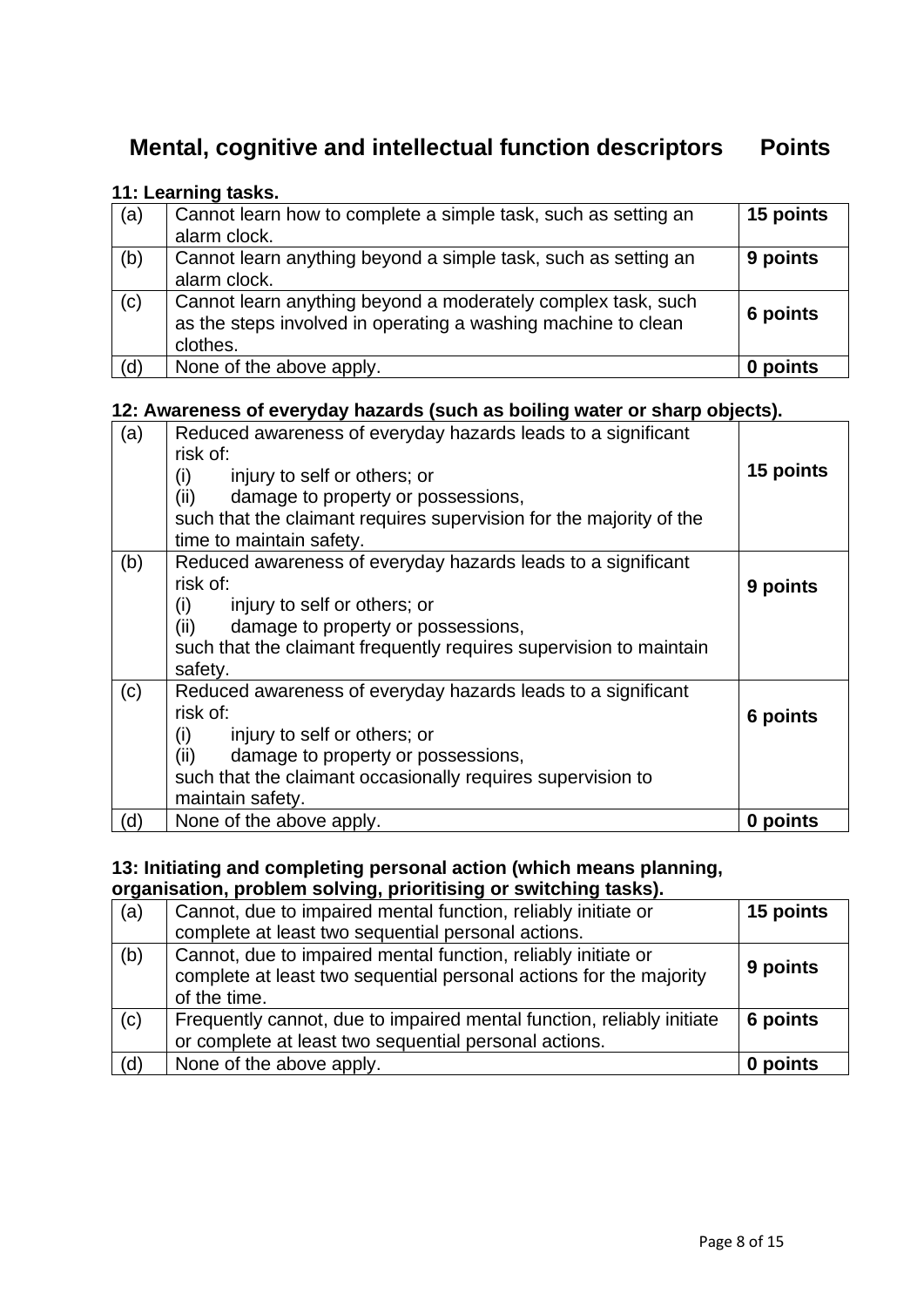#### **14: Coping with change.**

| (a) | Cannot cope with any change to the extent that day to day life<br>cannot be managed.                                                                                                                               | 15 points |
|-----|--------------------------------------------------------------------------------------------------------------------------------------------------------------------------------------------------------------------|-----------|
| (b) | Cannot cope with minor planned change (such as a pre-arranged<br>change to the routine time scheduled for a lunch break), to the<br>extent that, overall, day to day life is made significantly more<br>difficult. | 9 points  |
| (c) | Cannot cope with minor unplanned change (such as the timing of<br>an appointment on the day it is due to occur), to the extent that,<br>overall, day to day life is made significantly more difficult.             | 6 points  |
| (d) | None of the above apply.                                                                                                                                                                                           | 0 points  |

#### **15: Getting about.**

| (a) | Cannot get to any place outside the claimant's home with which   | 15 points |
|-----|------------------------------------------------------------------|-----------|
|     | the claimant is familiar.                                        |           |
| (b) | Is unable to get to a specified place with which the claimant is |           |
|     | familiar, without being accompanied by another person.           | 9 points  |
| (c) | Is unable to get to a specified place with which the claimant is |           |
|     | unfamiliar without being accompanied by another person.          | 6 points  |
| (d) | None of the above apply.                                         | 0 points  |

#### **16: Coping with social engagement due to cognitive impairment or mental disorder.**

| (a) | Engagement in social contact is always precluded due to difficulty<br>relating to others or significant distress experienced by the<br>claimant.                                                                     | 15 points |
|-----|----------------------------------------------------------------------------------------------------------------------------------------------------------------------------------------------------------------------|-----------|
| (b) | Engagement in social contact with someone unfamiliar to the<br>claimant is always precluded due to difficulty relating to others or<br>significant distress experienced by the claimant.                             | 9 points  |
| (c) | Engagement in social contact with someone unfamiliar to the<br>claimant is not possible for the majority of the time due to difficulty<br>relating to others or significant distress experienced by the<br>claimant. | 6 points  |
| (d) | None of the above apply.                                                                                                                                                                                             | 0 points  |

#### **17: Appropriateness of behaviour with other people, due to cognitive impairment or mental disorder.**

| (a) | Has, on a daily basis, uncontrollable episodes of aggressive or<br>disinhibited behaviour that would be unreasonable in any<br>workplace. | 15 points |
|-----|-------------------------------------------------------------------------------------------------------------------------------------------|-----------|
| (b) | Frequently has uncontrollable episodes of aggressive or<br>disinhibited behaviour that would be unreasonable in any<br>workplace.         | 15 points |
| (c) | Occasionally has uncontrollable episodes of aggressive or<br>disinhibited behaviour that would be unreasonable in any<br>workplace.       | 9 points  |
| (d) | None of the above apply.                                                                                                                  | 0 points  |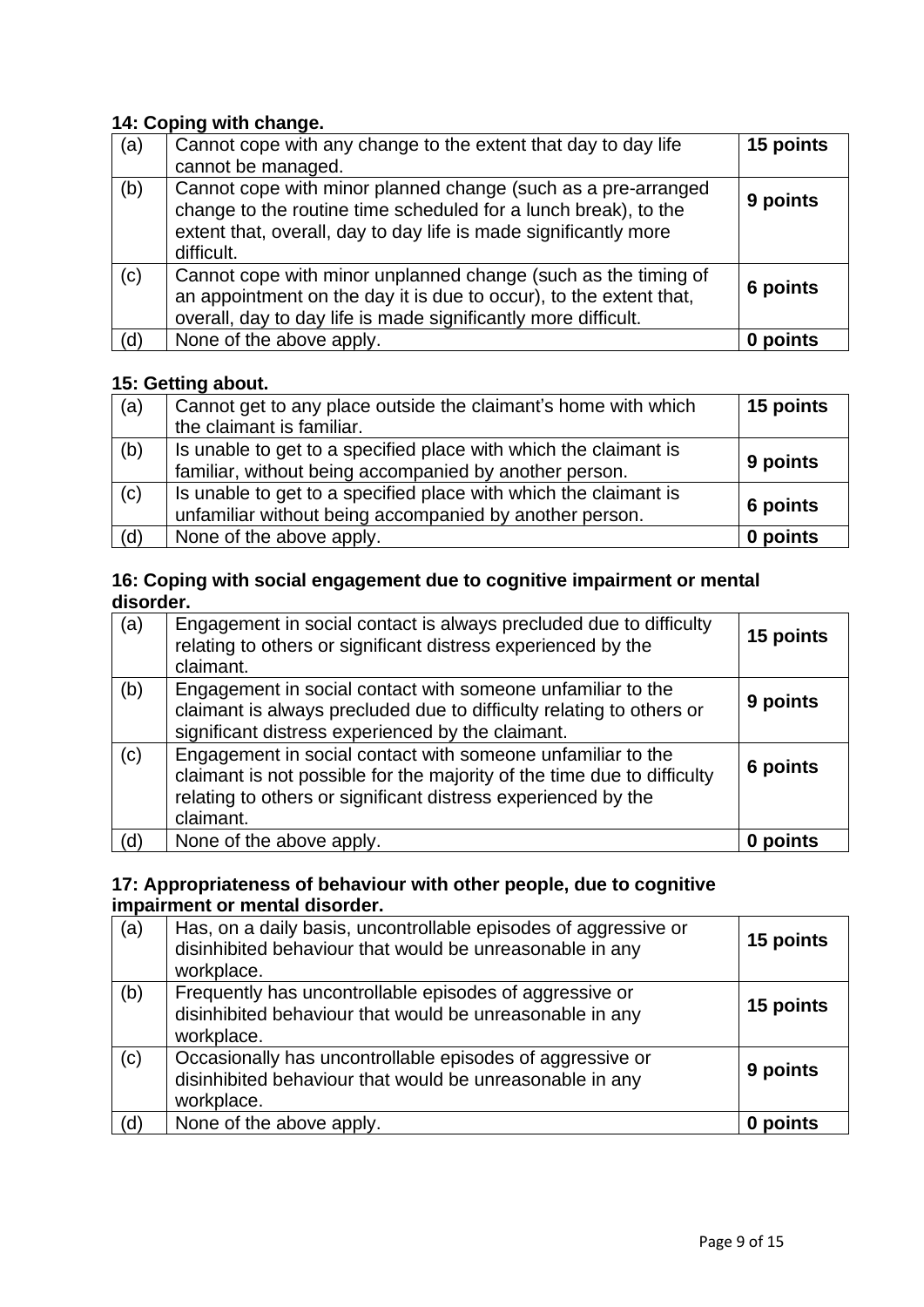# **Treated as having 'limited capability for work'.**

#### **Even if you do not satisfy enough points, you can 'treated as having limited capability for work' and pass the test without having to score the 15 points if you:**

For ESA and UC

- are terminally ill. This means "a progressive disease and death in consequence of that disease can reasonably be expected within six months"
- receive chemotherapy or radiotherapy treatment for cancer, or you are likely to receive such treatment within 6 months, or you are recovering from such treatment
- have been requested or given notice, under specific legislation, to refrain from work because you are a carrier of, or have been in contact with, an infectious disease
- are pregnant and there would be a serious risk to your health or your child's if you did not refrain from work
- are receiving treatment as in an-patient in hospital or similar institution or are recovering from such treatment
- receive any of the following forms of medical treatment:
	- (i) plasmapheresis, or
	- (ii) weekly haemodialysis for chronic renal failure, or
	- (iii) weekly treatment by way of total parenteral nutrition for gross impairment of enteric function
- You suffer from a life-threatening disease that is uncontrollable by recognised procedures
- suffer from a specific disease or bodily or mental disablement and there would be a **substantial risk to yours or someone's mental or physical health if you were found to have limited capability for work** (found fit for work/do not score 15 or more points).

This does not apply if the risk can be significantly reduced by adjustments at work or by prescribed medication. The DWP must provide evidence if they are to prove what work related activity there might be in your area See Child Poverty Action Group's guidance:

[www.cpag.org.uk/content/substantial-risk-and-incapacity-limited-capability-work](http://www.cpag.org.uk/content/substantial-risk-and-incapacity-limited-capability-work)  See DWP guidance, DMG Memo 01/18:

[www.gov.uk/government/publications/decision-makers-guide-memos-staff-guide](http://www.gov.uk/government/publications/decision-makers-guide-memos-staff-guide)

For ESA only

- are pregnant or have recently given birth but you are not entitled to maternity allowance or statutory maternity pay, from 6 weeks before the baby is due to 2 weeks after the birth
- are pregnant or have recently given birth, are entitled to maternity allowance and are within the maternity allowance payment period
- satisfy either descriptor 15 (conveying food or drink…) or 16 (chewing or swallowing…) in the 'limited capability for work related activity assessment' (LCWRA) (2nd table below)
- (for income related ESA only) are a qualifying student who receives any rate of Disability Living Allowance or Personal Independence Payment or Armed Forces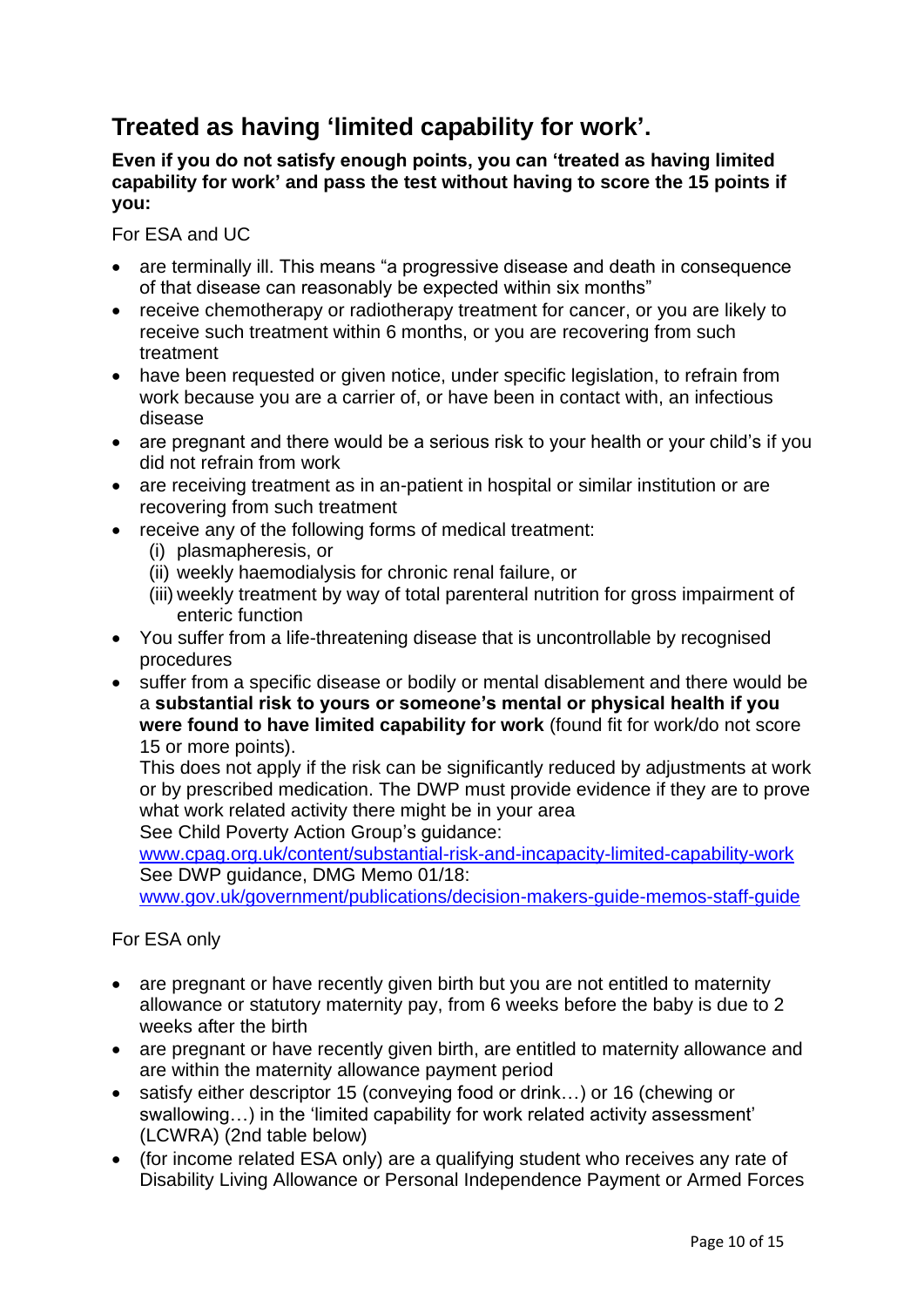Independence Payment

• (for contributory ESA only) are entitled to Universal Credit and already found to satisfy the WCA under that benefit

For UC only

- have reached pension credit age and entitled to DLA or PIP
- if you a moving from ESA to UC, you should not be told to undergo a work capability test or sent a UC50 form. The decision from the previous ESA assessment should continue until your next planned review assessment

Other more detailed rules apply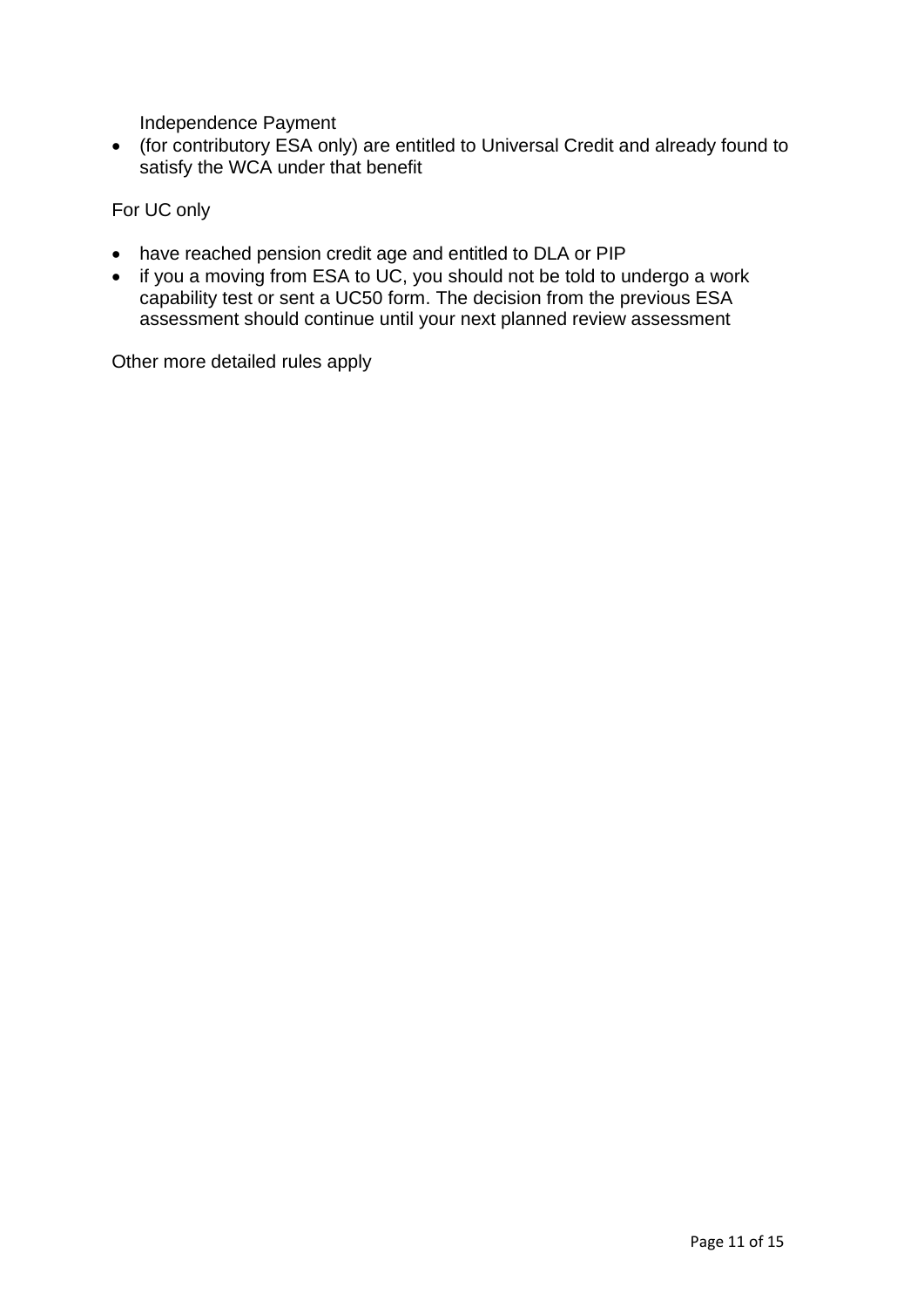# **The limited capability for work related activity (LCWRA) test**

This second test determines whether you are placed in the ESA Support Group and get the ESA support group component or for UC, get the limited capability for work related activity element. And for ESA and UC have no work-related activity.

#### **You only have to satisfy one of the descriptors**

Even if you do not satisfy any of the descriptors, you can still be **treated as** satisfying them (i.e. have 'limited capability for work related activity'). The reasons are listed below this table.

## **Activity and descriptors:**

**1: Mobilising unaided by another person with or without a walking stick, manual wheelchair or other aid if such aid is normally or could reasonably be worn or used.**

Cannot either:

(a) mobilise more than 50 metres on level ground without stopping in order to avoid significant discomfort or exhaustion; or

(b) repeatedly mobilise 50 metres within a reasonable timescale because of significant discomfort or exhaustion.

#### **2: Transferring from one seated position to another.**

Cannot move between one seated position and another seated position located next to one another without receiving physical assistance from another person.

#### **3. Reaching**

Cannot raise either arm as if to put something in the top pocket of a coat or jacket.

#### **4: Picking up and moving or transferring by the use of the upper body and arms (excluding standing, sitting, bending or kneeling and all other activities specified in this table).**

Cannot pick up and move a 0.5 litre carton full of liquid

#### **5: Manual dexterity.**

Cannot press a button (such as a telephone keypad) with either hand or cannot turn the pages of a book with either hand.

**6: Making self understood through speaking, writing, typing, or other means which are normally, or could reasonably be, used unaided by another person.** Cannot convey a simple message, such as the presence of a hazard.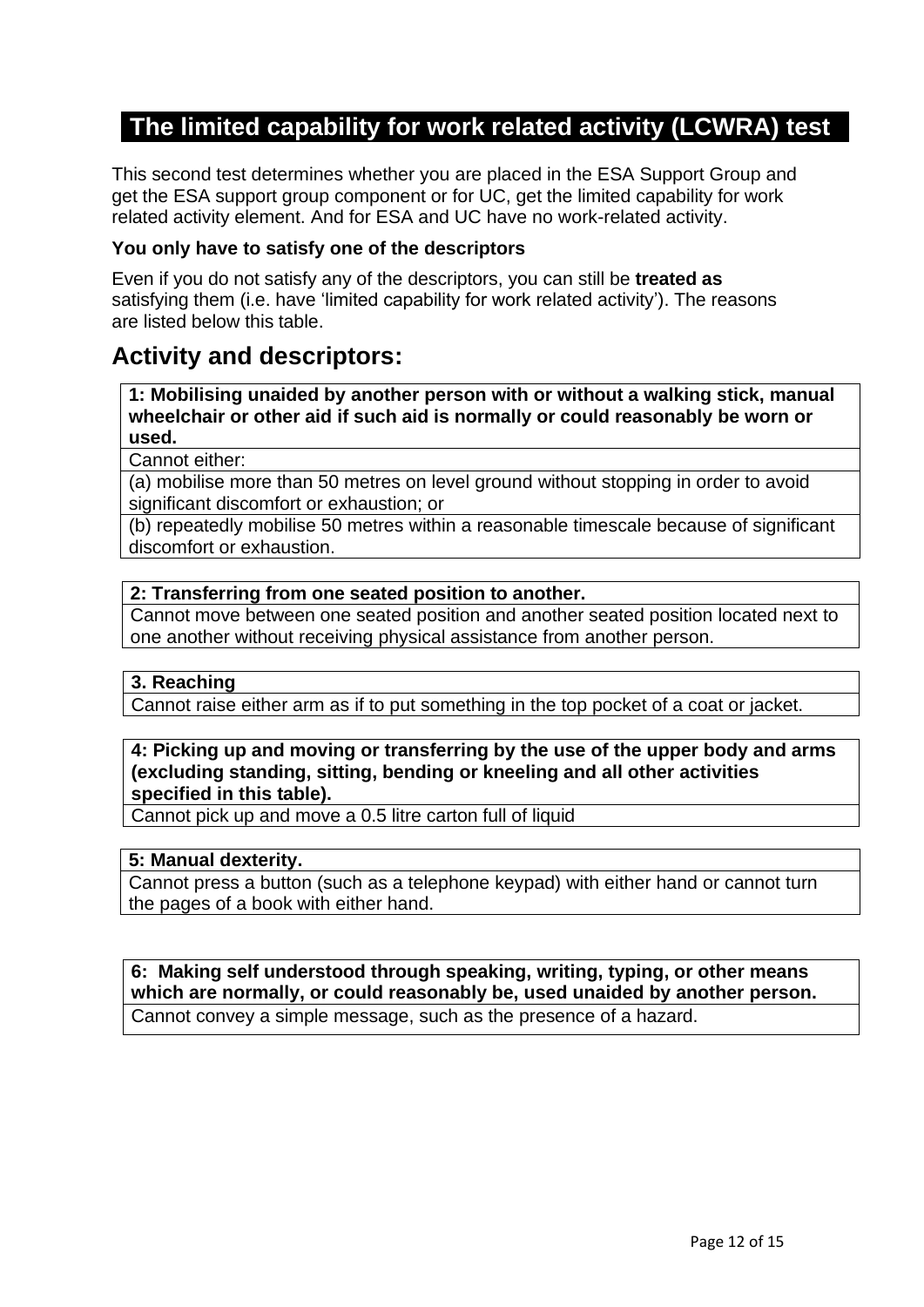**7: Understanding communication by:** 

**(i) verbal means (such as hearing or lip reading) alone;**

**(ii) non-verbal means (such as reading 16 point print or Braille) alone; or (iii) a combination of sub- paragraphs (i) and (ii),** 

**using any aid that is normally, or could reasonably, be used unaided by another person.**

Cannot understand a simple message, such as the location of a fire escape, due to sensory impairment.

#### **8: Absence or loss of control whilst conscious leading to extensive evacuation of the bowel and/or voiding of the bladder, other than enuresis (bed-wetting), despite the wearing or use of any aids or adaptations which are normally or could reasonably be worn or used.**

At least once a week experiences:

(a) loss of control leading to extensive evacuation of the bowel and/or voiding of the bladder; or

(b) substantial leakage of the contents of a collecting device sufficient to require the individual to clean themselves and change clothing.

#### **9: Learning tasks.**

Cannot learn how to complete a simple task, such as setting an alarm clock, due to cognitive impairment or mental disorder.

#### **10: Awareness of hazard.**

Reduced awareness of everyday hazards, due to cognitive impairment or mental disorder, leads to a significant risk of:

(a) injury to self or others; or

(b) damage to property or possessions,

such that the claimant requires supervision for the majority of the time to maintain safety.

#### **11: Initiating and completing personal action (which means planning, organisation, problem solving, prioritising or switching tasks).**

Cannot, due to impaired mental function, reliably initiate or complete at least 2 sequential personal actions.

#### **12: Coping with change.**

Cannot cope with any change, due to cognitive impairment or mental disorder, to the extent that day to day life cannot be managed.

#### **13: Coping with social engagement, due to cognitive impairment or mental disorder.**

Engagement in social contact is always precluded due to difficulty relating to others or significant distress experienced by the claimant.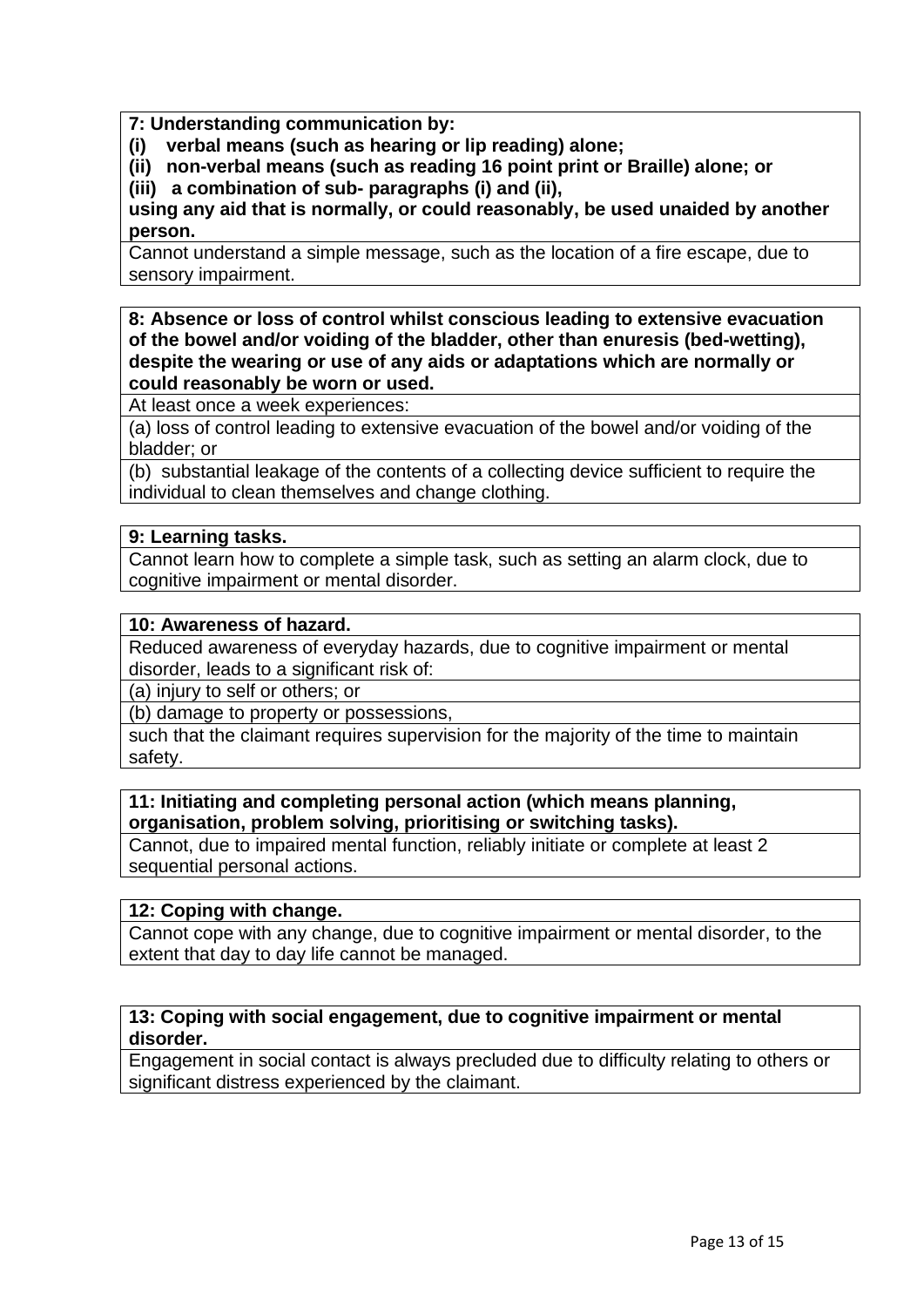#### **14: Appropriateness of behaviour with other people, due to cognitive impairment or mental disorder.**

Has, on a daily basis, uncontrollable episodes of aggressive or disinhibited behaviour that would be unreasonable in any workplace.

#### **15: Conveying food or drink to the mouth.**

(a) Cannot convey food or drink to the claimant's own mouth without receiving physical assistance from someone else;

(b) Cannot convey food or drink to the claimant's own mouth without repeatedly stopping or experiencing breathlessness or severe discomfort;

(c) Cannot convey food or drink to the claimant's own mouth without receiving regular prompting given by someone else in the claimant's presence; or

(d) Owing to a severe disorder of mood or behaviour, fails to convey food or drink to the claimant's own mouth without receiving:

(i) physical assistance from someone else; or

(ii) regular prompting given by someone else in the claimant's presence.

#### **16: Chewing or swallowing food or drink.**

(a) Cannot chew or swallow food or drink;

(b) Cannot chew or swallow food or drink without repeatedly stopping or experiencing breathlessness or severe discomfort;

(c) Cannot chew or swallow food or drink without repeatedly receiving regular prompting given by someone else in the claimant's presence; or

- (d) Owing to a severe disorder of mood or behaviour, fails to:
- (i) chew or swallow food or drink; or

(ii) chew or swallow food or drink without regular prompting given by someone else in the claimant's presence.

# **You are treated as having limited capability for work related activity if**

#### **Even if you do not satisfy one of the descriptors, you can be treated as satisfying the test if you:**

For ESA and UC unless specified

- are terminally ill (see above);
- are receiving chemotherapy or radiotherapy treatment for cancer, or you are likely to receive such treatment within 6 months, or you are recovering from such treatment
- are a pregnant woman, and there would be a substantial risk to your or your baby's health if you undertook work-related activity
- have a specific disease or bodily or mental disablement and there would be a **substantial risk to the mental or physical health of any person if you were placed in the Work-Related Activity Group**. This is similar to the rule for the limited capability for work test above.
- (for contributory ESA only) are entitled to Universal Credit and already found to have LCWRA under that benefit
- (for Universal Credit only) have reached pension age and entitled to Attendance